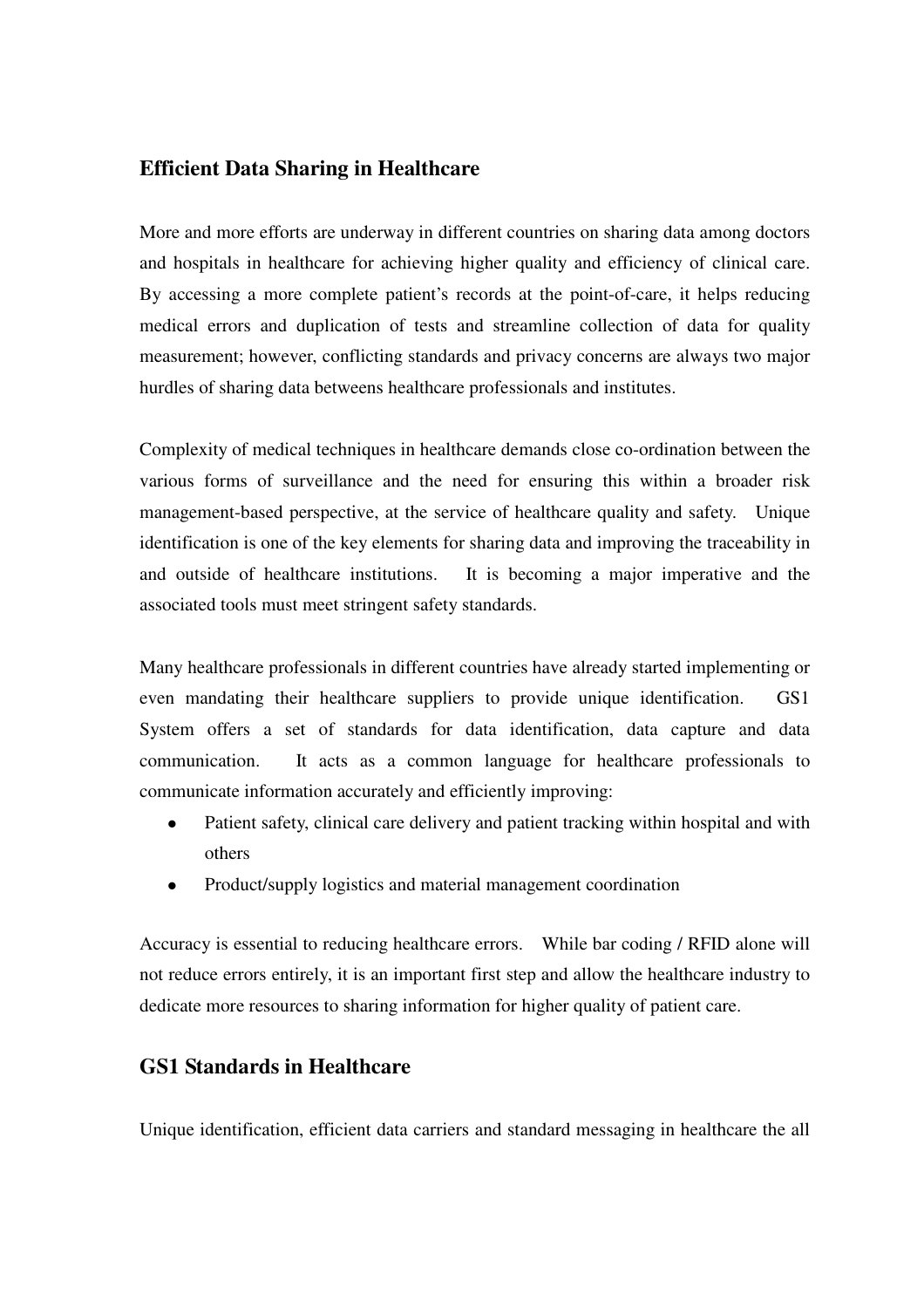ensuring protection of both patients and healthcare workers; helps to determine responsibilities and facilitates the information flow between parties.

The GS1 System allows health administrators to track and trace product with external suppliers. Information carried in a barcode format or RFID can be captured automatically. This improves a supplier's recall procedures, and gives the health administrator quicker response time to its customer needs, providing a competitive advantage for both parties.

The GS1 system comprises of three distinct components:

- ♦ **Unique identification numbers** to identify goods, locations, patients, assets and services uniquely worldwide
- Data carriers as standard bar codes or radio frequency tags (EPC/RFID<sup>1</sup>) for automatic data capture allow automatic data capture, which saves time and costs and reduces errors.
- ♦ **Messaging standards for electronic data interchange (EDI)** support the quick and safe exchange of data's between the partners in the healthcare supply chain.



Apart from tracking and tracing products from suppliers, it can also keep tabs on patients

 1 Refer to Appendix 2 for more details of EPC/RFID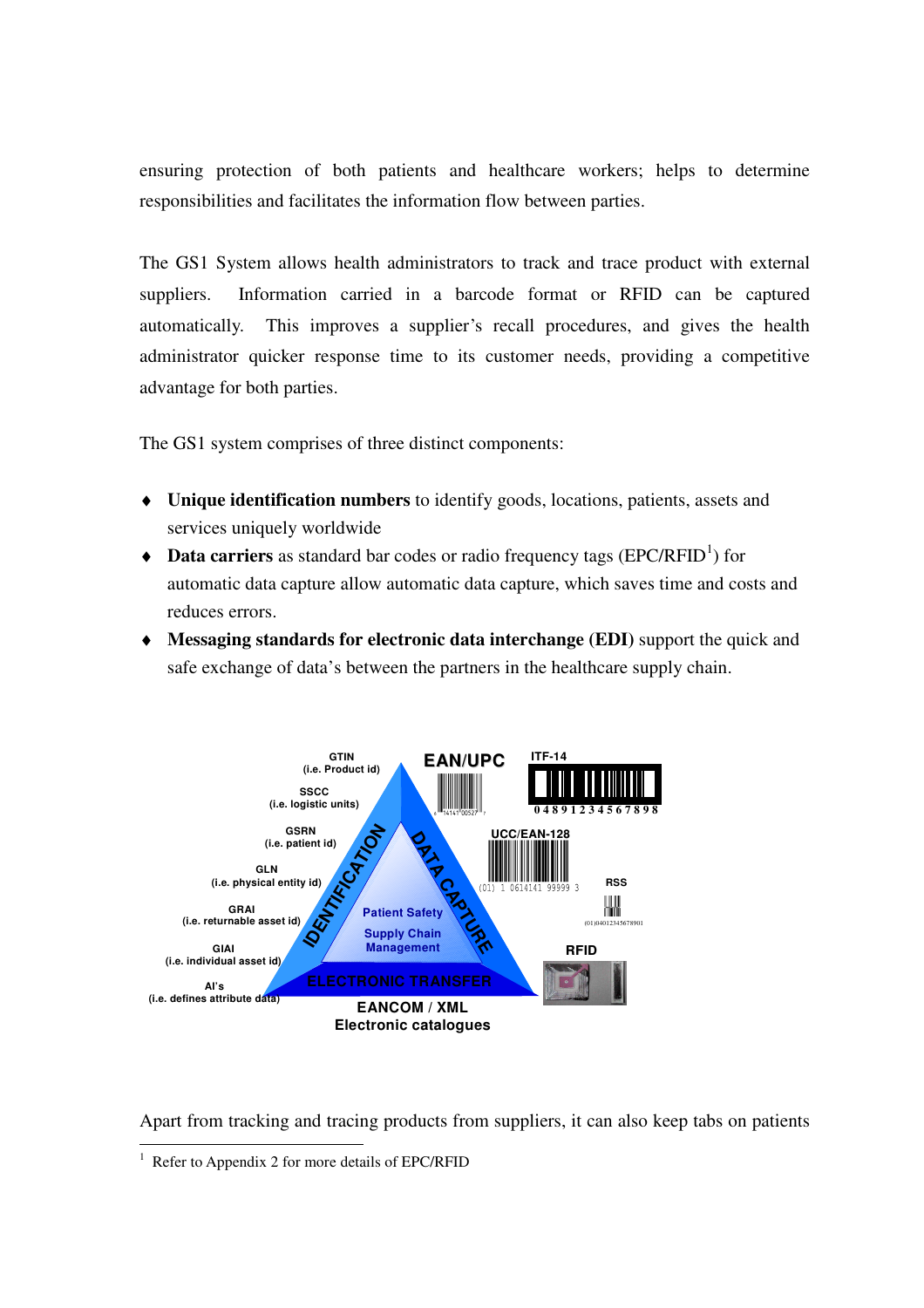and their treatment, monitor their medical devices, including implants and aids for the disabled, and track laboratory test samples, as well as diet requirements.



## **GS1 System for Risk Management**

Through certainty of proper identification and product traceability enabled by the GS1 System, its application in healthcare directly benefits patient care and specifically greater patient safety. The use of a single global system to identify products, locations and people both in the external Supply Chain and also within the hospital or medical centre, enables a harmonized, consistent approach to information management, avoiding misidentification. This increased security, combined with the eradication of time consuming manual processes and paperwork, permits medical staff to focus their skills for the benefit of the patient.

### **In Summary**

The GS1 System enables healthcare professionals to uniquely identify locations, goods, products and services, assets, staff members, patients and services globally. The system is designed to overcome the limitations of using company, organization or sector specific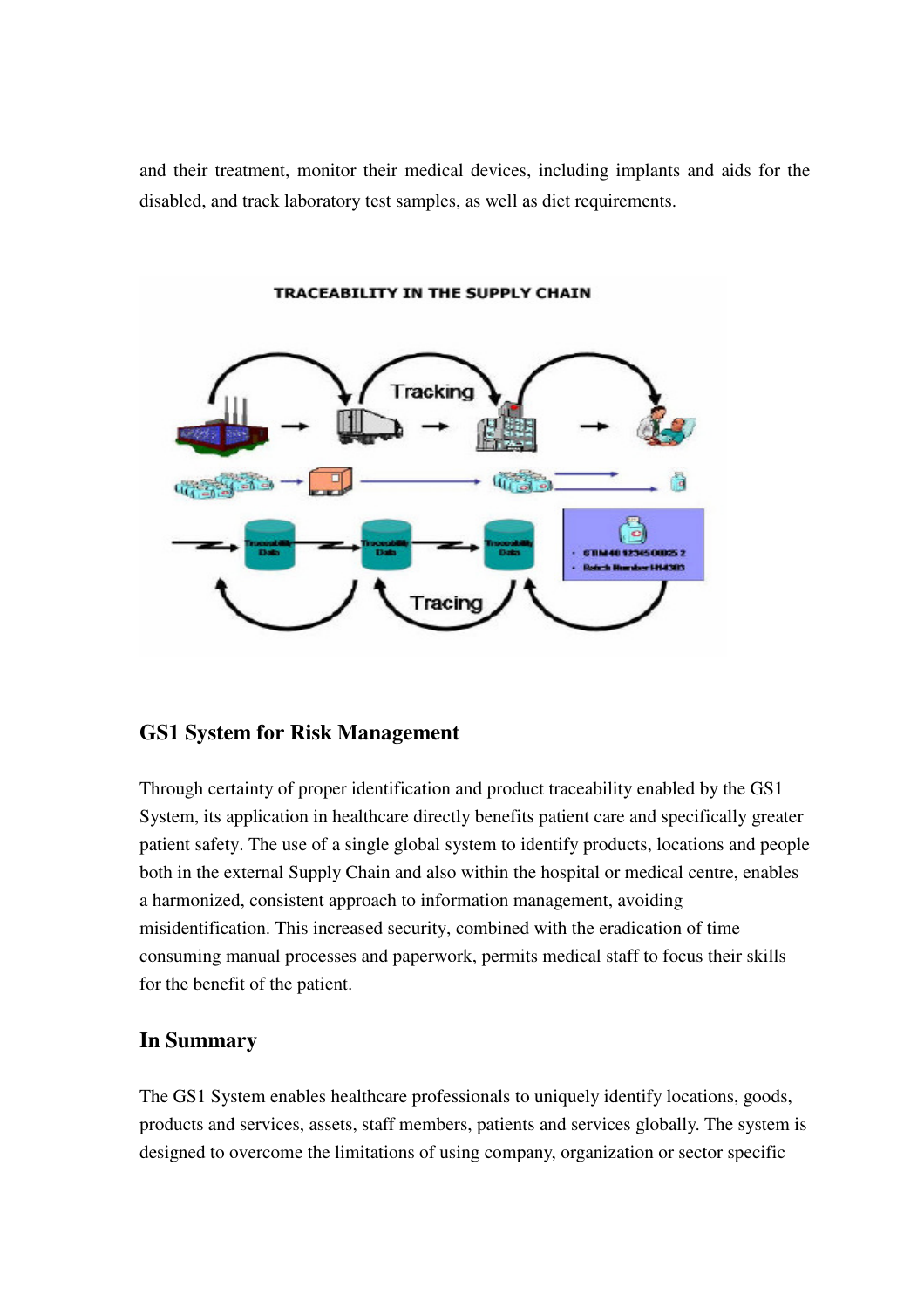coding systems, and thus making trading much more efficient and responsive to customers' needs.

GS1 identification numbers are keys to access computer files. They are unique across all countries and all sectors, meaning that each variant of an item is allocated a unique number that eliminates potential medical errors and sharing data moving in and outside healthcare institutions accurately and efficiently.

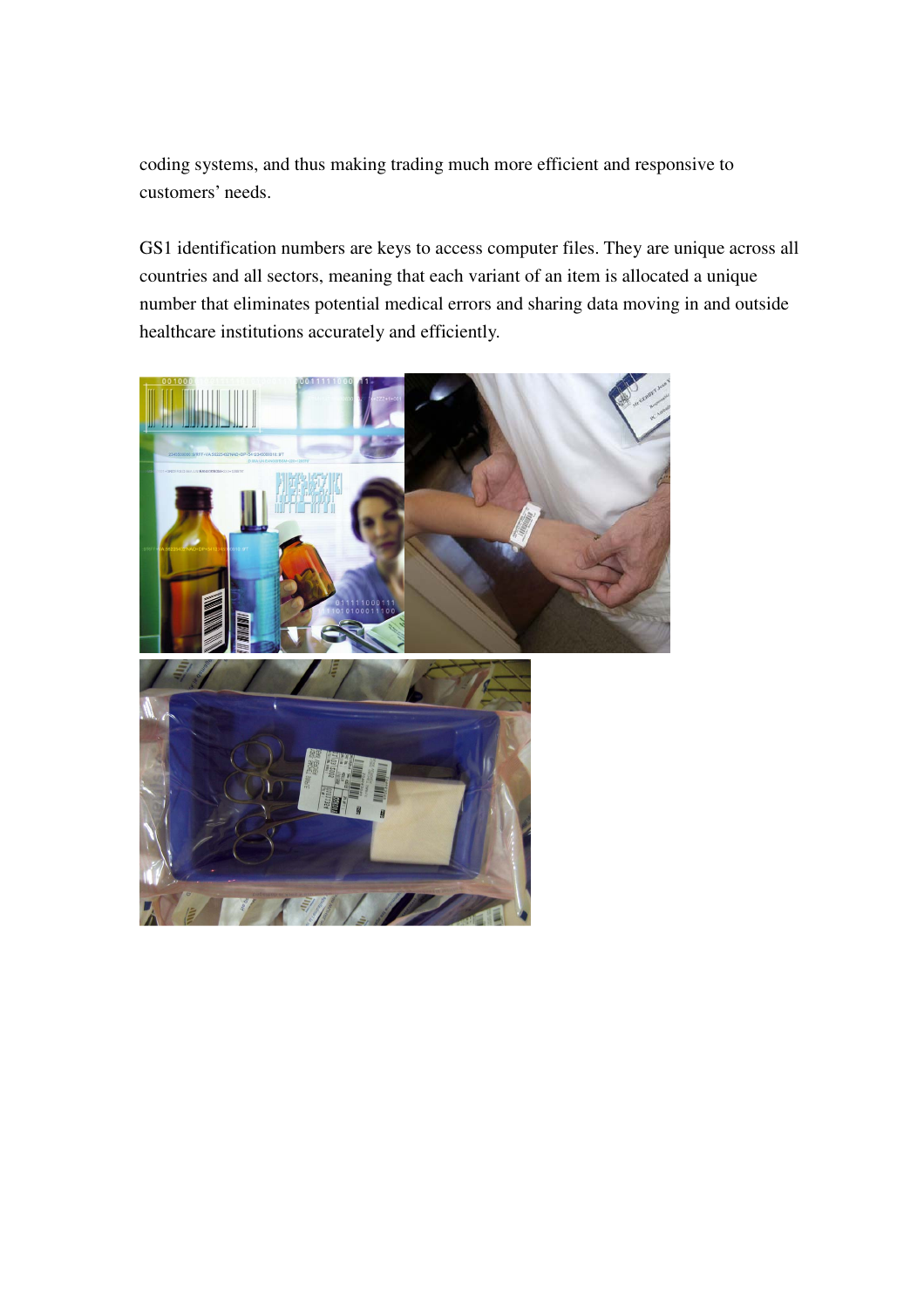## **Appendix 1 - Reference Cases and Past Examples**

There are many cases in different countries have already adopted and implemented GS1 Systems. Three cases have been consolidated, namely:

- 1) German hospital use Global Location Number (GLN) to optimize its e-procurement system.
- 2) Global Location Number Registry to improve electronic commerce in US healthcare industry.

### **CASE 1 - German hospital use GLN to optimize its e-procurement system**

The German hospital purchasing association Einkaufskooperation kommunaler Krankenhäuser (EKK eG) has decided to use the GLN in order to optimize its e-procurement system, which it is implementing in order to help more than 40 hospitals coordinate their supplies.

In the course of this implementation, EKK has recognized the need for identifying not only each hospital, but also each individual delivery point within a hospital, such as a ward, clinic or cost center. This in turn enables direct delivery, in which, at the time of electronic order, the supplier is instructed by EDI which specific locations should receive which articles.

In this manner, the costly and time consuming practice of delivery to the hospitals' own warehouses is eliminated to make the procurement process more efficient.

## **CASE 2 - Global Location Number Registry to improve electronic commerce in healthcare industry**

The GLN Registry for Healthcare<sup>TM</sup> provides a comprehensive and accurate list of healthcare facilities, with corresponding Global Location Numbers in the United States.

Subscribers, which include hospitals, healthcare manufacturers, and distributors, will be able to access an updated and accurate list of industry manufacturers, distributors,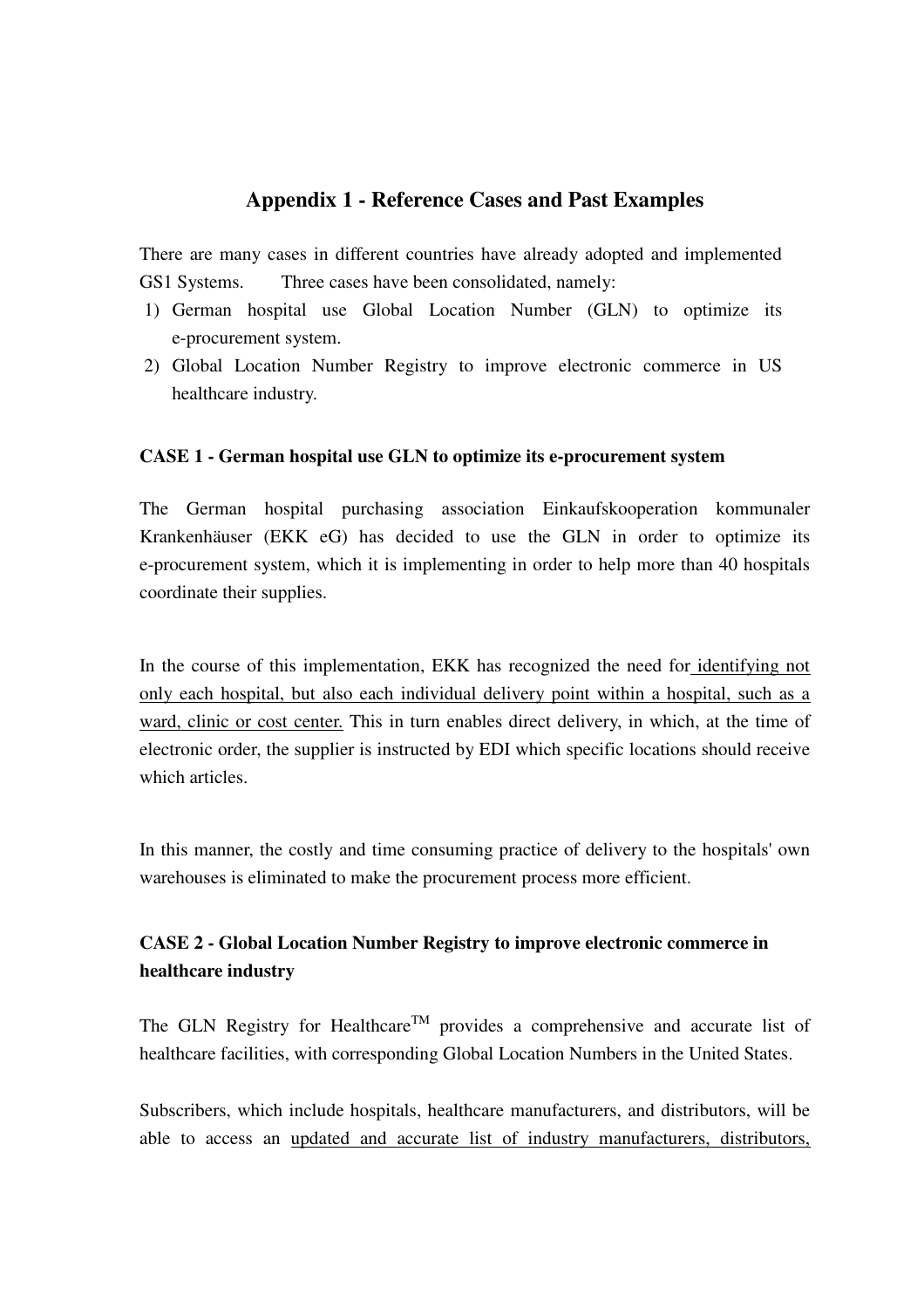retailers, hospitals, clinics, and retail and mail-order pharmacies to ensure the accuracy of their supply chain activities. The enhanced data integrity will allow healthcare providers and suppliers to improve collaborative commerce activities in key electronic commerce processes such as invoicing and logistics.

GLN implementation is supported by GS1 to help the healthcare industry achieve end-to-end supply chain accuracy. This will allow healthcare suppliers and providers to reduce costly, time-consuming errors and help improve the quality of care for patients.

The GLN is a globally-recognized identification number used in the GS1 System to identify legal entities, trading partners, and customer locations in electronic commerce activities. Expressed as a 13-digit data structure, the GLN provides globally unique identification of a functional entity, such as a nursing station; a physical entity, such as a warehouse or a hospital wing; or a legal entity or trading partner, such as a specific company or supplier. The GLN is an open, global standard that supports 23 major industries conducting business in 150 countries.

GS1 US is working with leading healthcare organizations to promote the adoption and use of the GLN Registry for Healthcare.

*Source: GS1 US, April 2004.*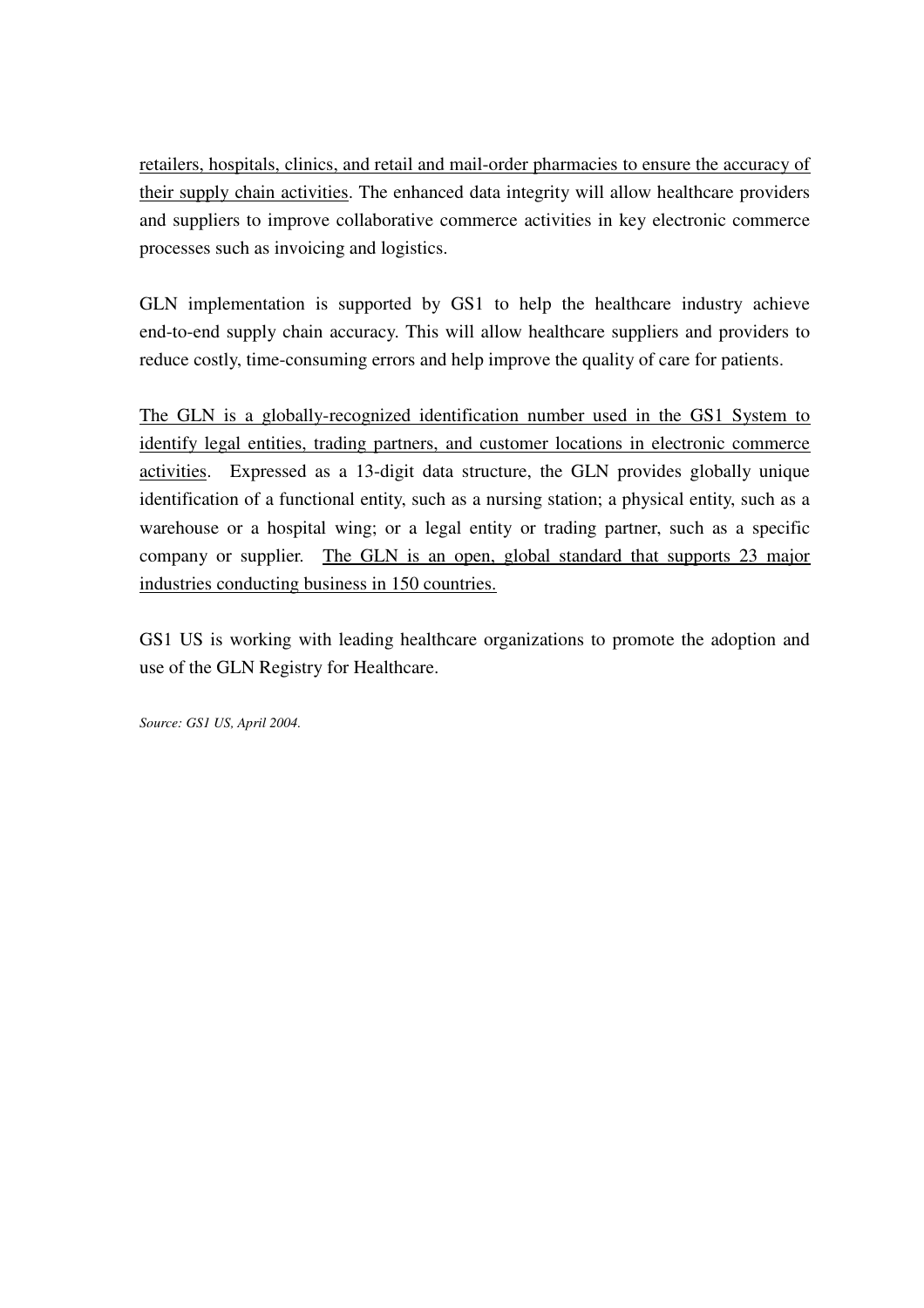## **Appendix 2 - Electronic Product Code (EPC)**

### **RFID/EPCglobal**

EPCglobal Inc<sup>TM</sup> is an organisation resulting from a joint-venture between GS1 and GS1 US with the mission to make organisations more efficient by enabling true visibility of information about items in the supply chain.

## **EPCglobal Network**

The EPCglobal Network is a framework that enables immediate, automatic identification and sharing of information on items in the supply chain. Using a combination of technologies and harnessing the power of current information systems, the EPCglobal Network will provide for immediate, automatic, and accurate identification and location of any item in the supply chain of any company, in any industry, anywhere in the world.

The EPCglobal Network uses Radio Frequency Identification (RFID) technology to enable true visibility of information about items in the supply chain. The network consists of five fundamental elements: the Electronic Product Code**™**, the ID System (EPC tags and readers), EPC Middleware, Discovery Services and EPC Information Services (EPCIS).

## **Electronic Product Code**

The EPC is an identification scheme for universally identifying physical objects via RFID tags and other means. The standardised EPC data consists of an EPC (or EPC Identifier) that uniquely identifies an individual object, as well as an optional Filter Value, when judged to be necessary, to enable effective and efficient reading of the EPC tags.

An EPC number contains:

- *Header*, which identifies the length, type, structure, version and generation of EPC
- *Manager Number*, which identifies the company or company entity
- *Object Class*, similar to a stock keeping unit or SKU
- *Serial Number*, which is the specific instance of the Object Class being tagged.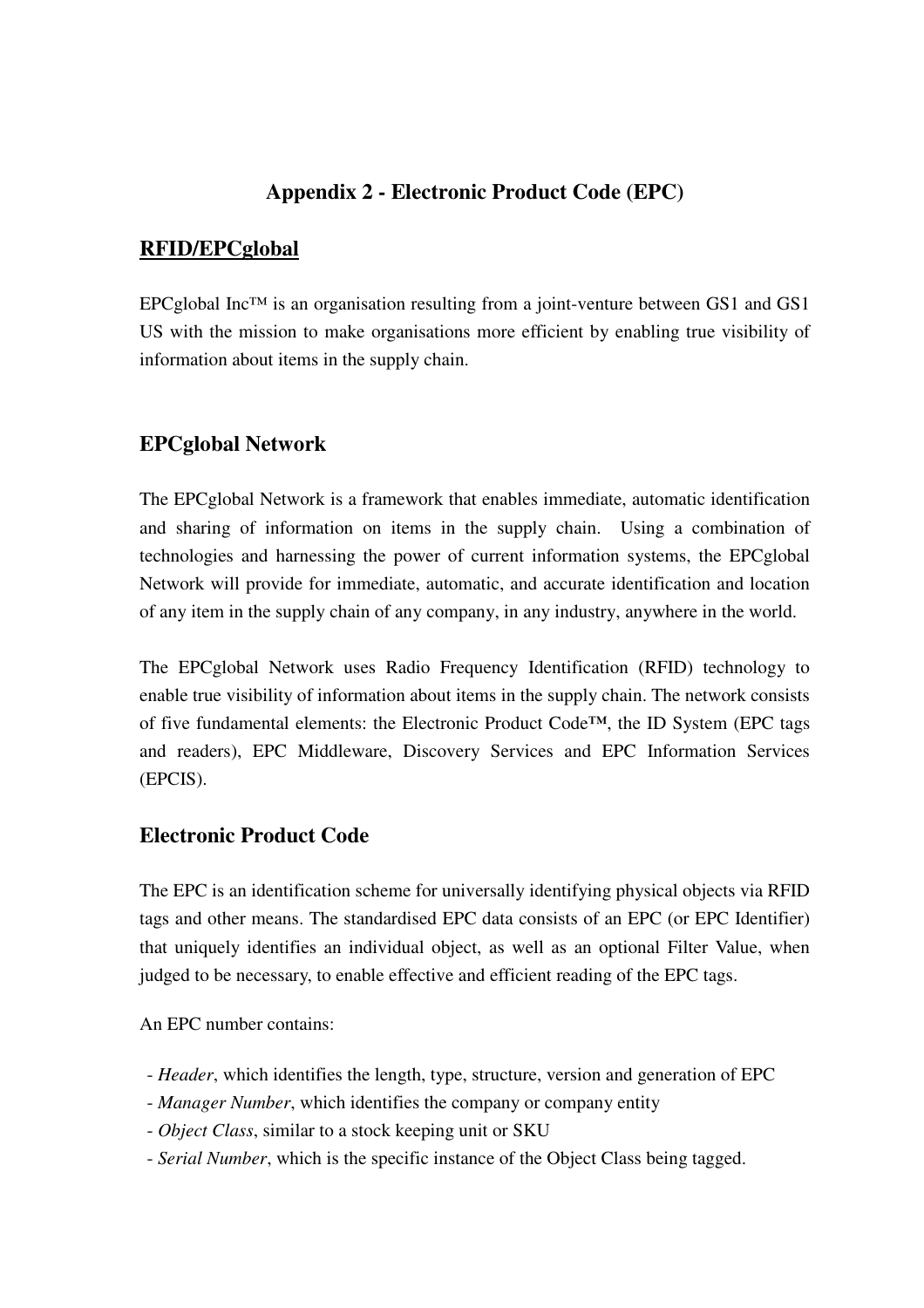Essentially, the EPC is a number designed to uniquely identify a specific item in the supply chain.

## **Benefits**

Applying the technology can help satisfy regulatory and hospital requirements, increase product security and patient safety, enhance order accuracy and labour productivity and increase the efficiency and speed of recalls and returns.

The system effectively tracks products from the manufacturer's distribution facilities through the supply chain to the point of dispensing. This provided all necessary drug 'pedigree' information demanded by the regulatory authorities. RFID/EPC can therefore prevent counterfeiting or detect counterfeited drugs in the supply chain and provides great benefits in avoiding incidents of counterfeiting.\*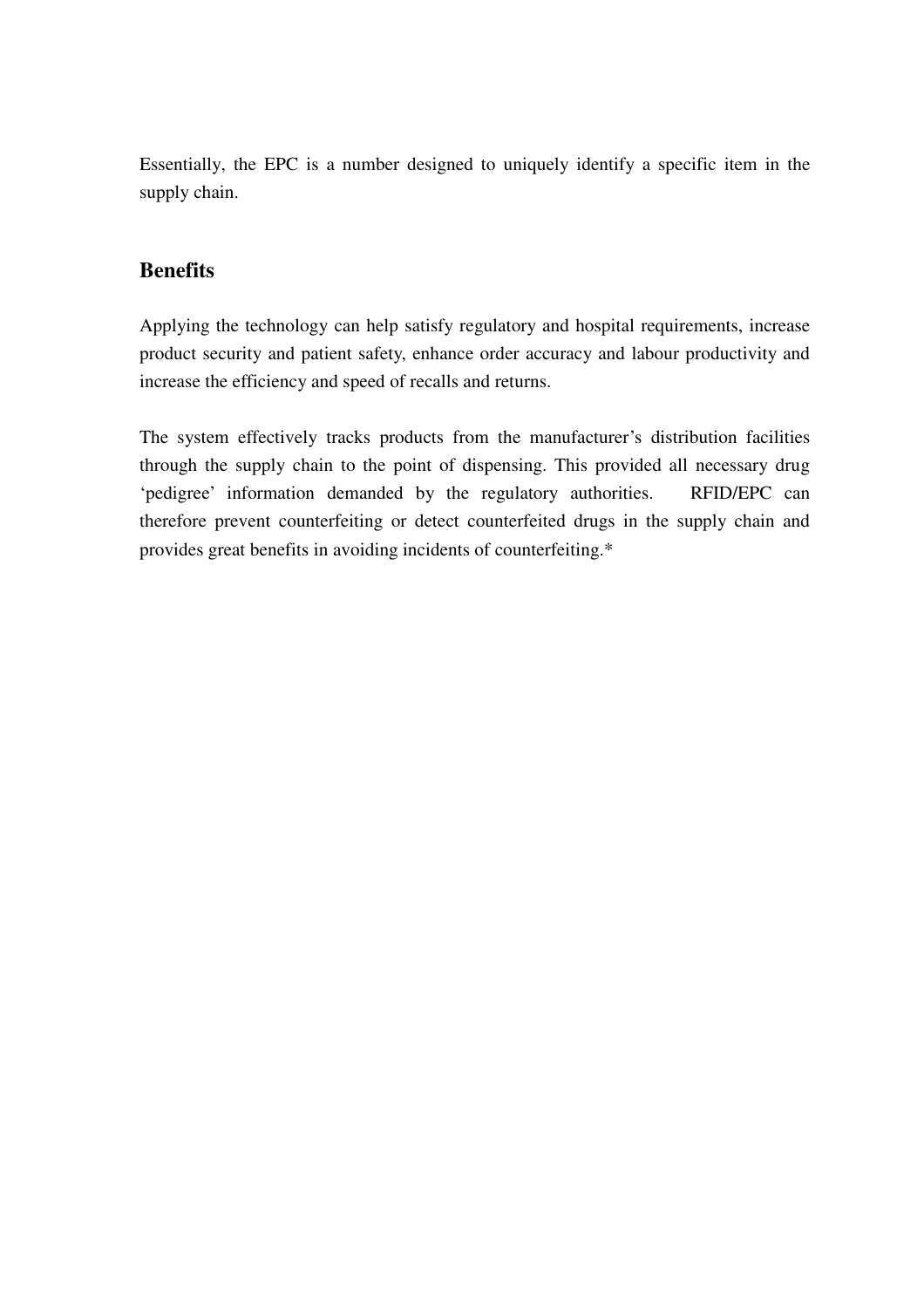## **Appendix 3 – Healthcare User Group (HUG) Press Release**

# What is the GS1 HUG<sup>TM</sup>?

Leading global companies from the pharmaceutical and medical device industry have formed a global GS1 Healthcare User Group (GS1  $HUG^{TM}$ ). It is the first time that the healthcare industry is aligning around a global solution to enhance automatic product identification for the benefit of patients worldwide. The work of the HUG will help to improve the efficiency of the healthcare supply chain for pharmaceuticals and medical devices through the collaborative development and endorsement of recommended voluntary GS1 standards and best practices.

# **Mission and Vision**

The mission of the GS1  $HUG^{TM}$  is to lead the healthcare industry to the effective utilisation and development of global standards with the primary focus on automatic identification to improve patient safety. The vision of the GS1  $HUG^{TM}$  is to become the single source for regulatory agencies and trade organizations (manufacturer, wholesaler, distributor, hospital and pharmacy) to seek input and direction for global standards in the healthcare industry.

## **Objectives**

The objectives of the HUG are to:

- Work with key partners in the healthcare supply chain to develop and optimise the use of global standards to ensure accurate and fast movements of goods from manufacturer to distributor, healthcare provider, hospitals or public pharmacies.
- Facilitate awareness in the healthcare sector of new technologies and methods of doing e-business.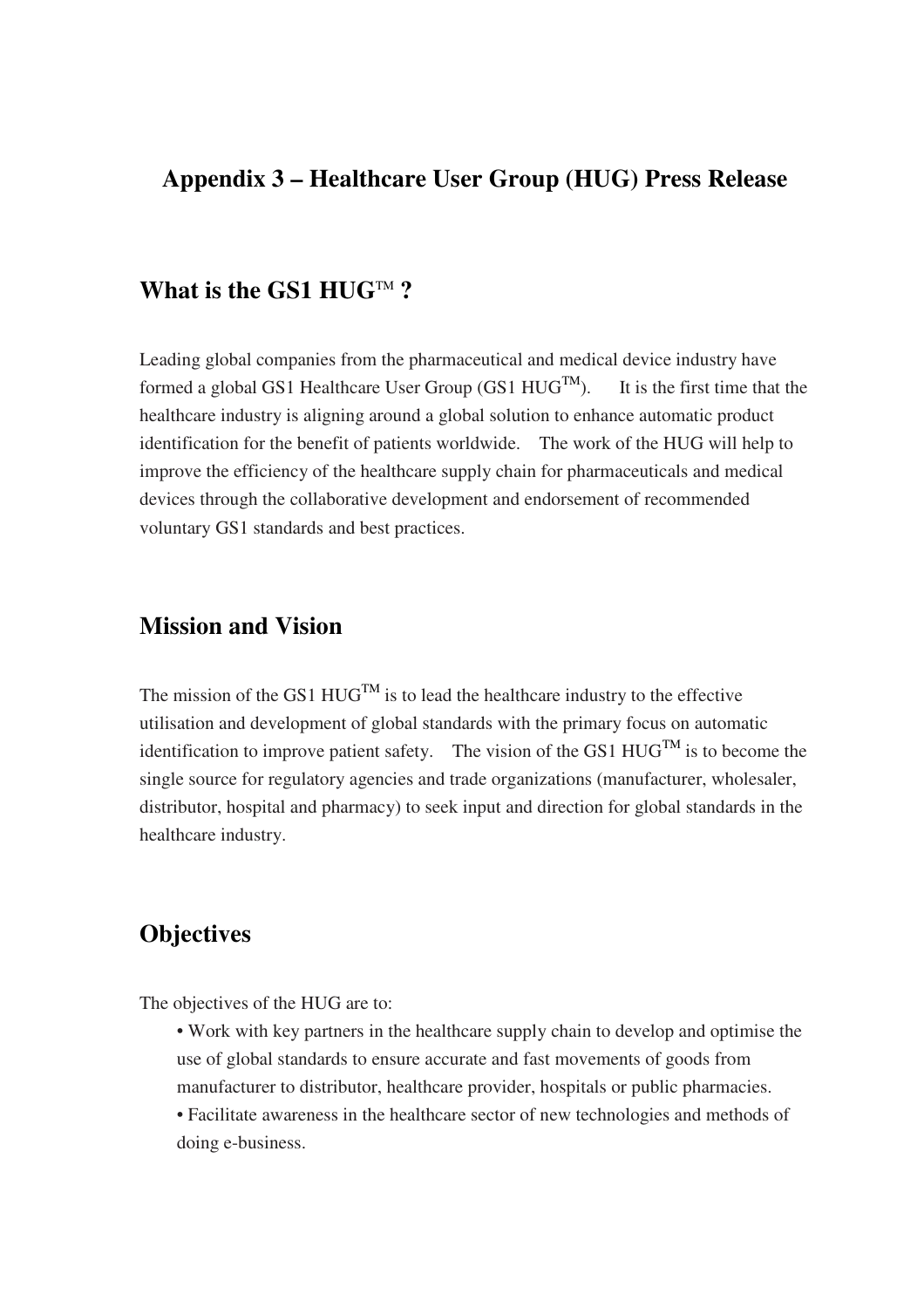• Provide advice and recommendations to GS1 on issues and opportunities in the healthcare sector.

• Promote best practice implementation in the healthcare area including the whole product and service portfolio of GS1.

• Promote the implementation of GS1 voluntary, global business standards throughout the healthcare sector.

# **Four Working Groups**

The main focus areas for the group are the following:

### **1. Prevention of Medical Errors**

Encoding of the unit dose or unit of use package to enable automated verification to ensure the right dose, for the right patient at the right time. Encoding of the unit of use package to enable automated verification to ensure the right device for the right patient.

#### **2. Product Authentication**

Ensure that the packaging and associated labeling are genuine by utilizing a GS1 data structure, enable authentication of individual packages, cases or pallets.

#### **3.Tracking and Tracing**

Utilizing a GS1 data structure, work with supply chain trading partners to enable an electronic pedigree for individual packages such that in the event of a counterfeiting incident, tracing of the suspect product can occur.

#### **4. Increase Total Supply Chain Efficiency**

Through greater visibility, accuracy and velocity.



*Note: For more information about HUG, please visit http://www.gs1.org/hug/*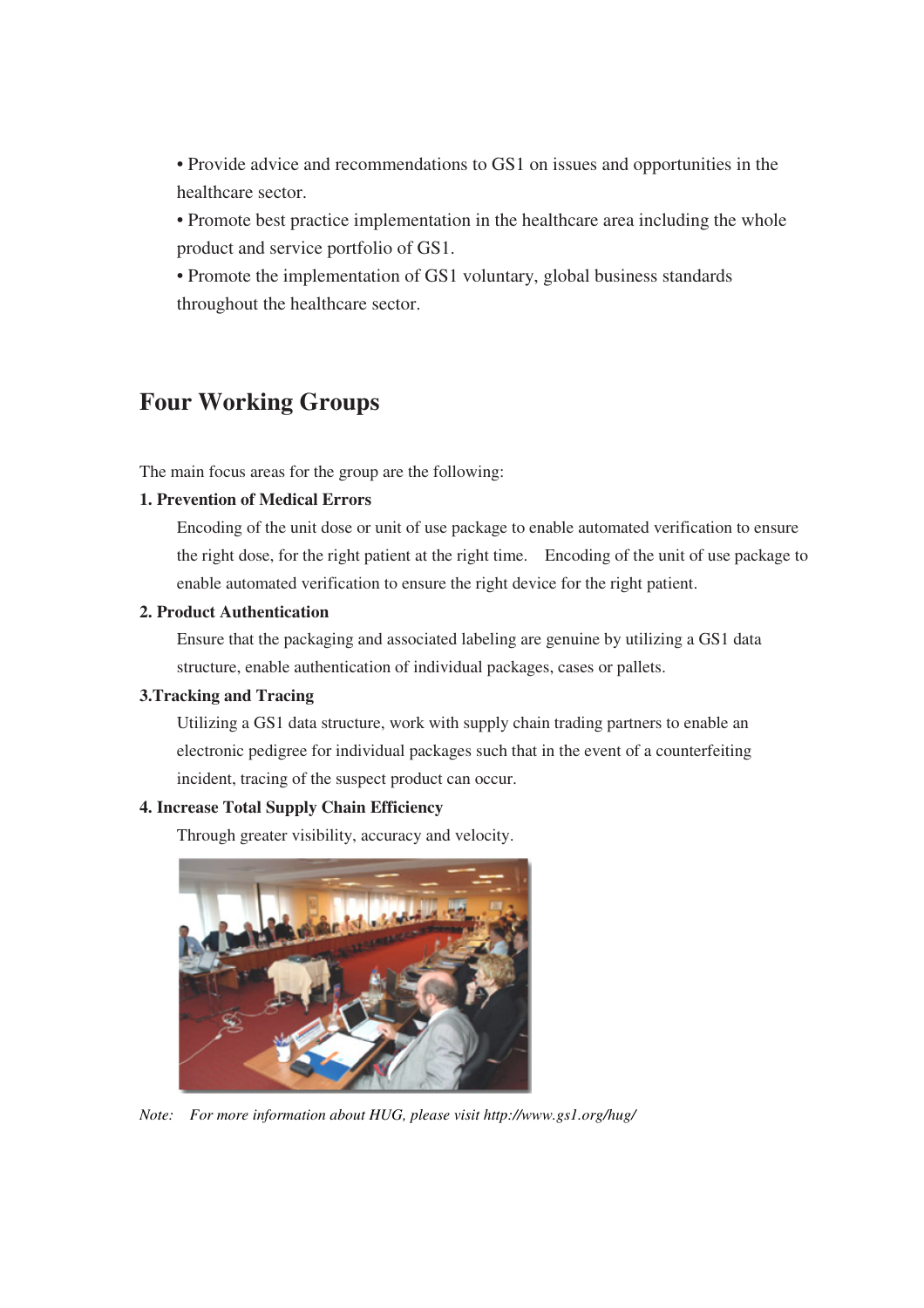# **PATIENT SAFETY IS THE FOCUS OF THE HEALTHCARE INDUSTRY AND REGULATORY BODIES**

The second meeting of the global GS1 Healthcare User Group (HUG) was held on 13 – 15 September 2005 in Brussels. It focused on gaining an understanding of global regulatory requirements regarding patient safety as well as reporting progress the group has made since the kick-off meeting in May.

Speakers from the European Commission (DG Enterprise and DG Sanco), the European Agency for the Evaluation of Medicinal Products (EMEA), the USA Food and Drug Administration (FDA), the Italian Ministry of Health, the National Patient Safety Agency of the NHS, United Kingdom and the Regional Healthcare Service Area of Andalucía, Spain presented their work and views about patient safety. The participants and speakers appreciated the opportunity to have an open discussion and to exchange information exchange and agreed to carry the work of the HUG forward by working together more closely.

Delegates from 22 leading global pharmaceutical and medical device companies and 10 GS1 Member Organisations discussed the HUG work plan and listened to the requirements of regulatory bodies. The HUG is concentrating particularly on ensuring that appropriate data structures are selected in order to meet common business needs, and to help ensure data standardisation in healthcare. If standardisation is applied globally, systems to improve patient safety will be developed and implemented quicker than if individual countries were to pursue separate solutions. The three work teams (Standards Development, Standards Implementation and Regulatory Affairs) made good progress with regards to their objectives under the lead of chairs from Baxter, Johnson & Johnson and Medtronic.

Miguel Angel Lopera, Chief Executive Officer of GS1, welcomed the broad participation of the healthcare industry and said, "I'm pleased that the healthcare industry has chosen GS1 standards to develop a global solution for the benefit of patients worldwide. Under the coordinated and unified leadership of the industry GS1 standards will be optimised